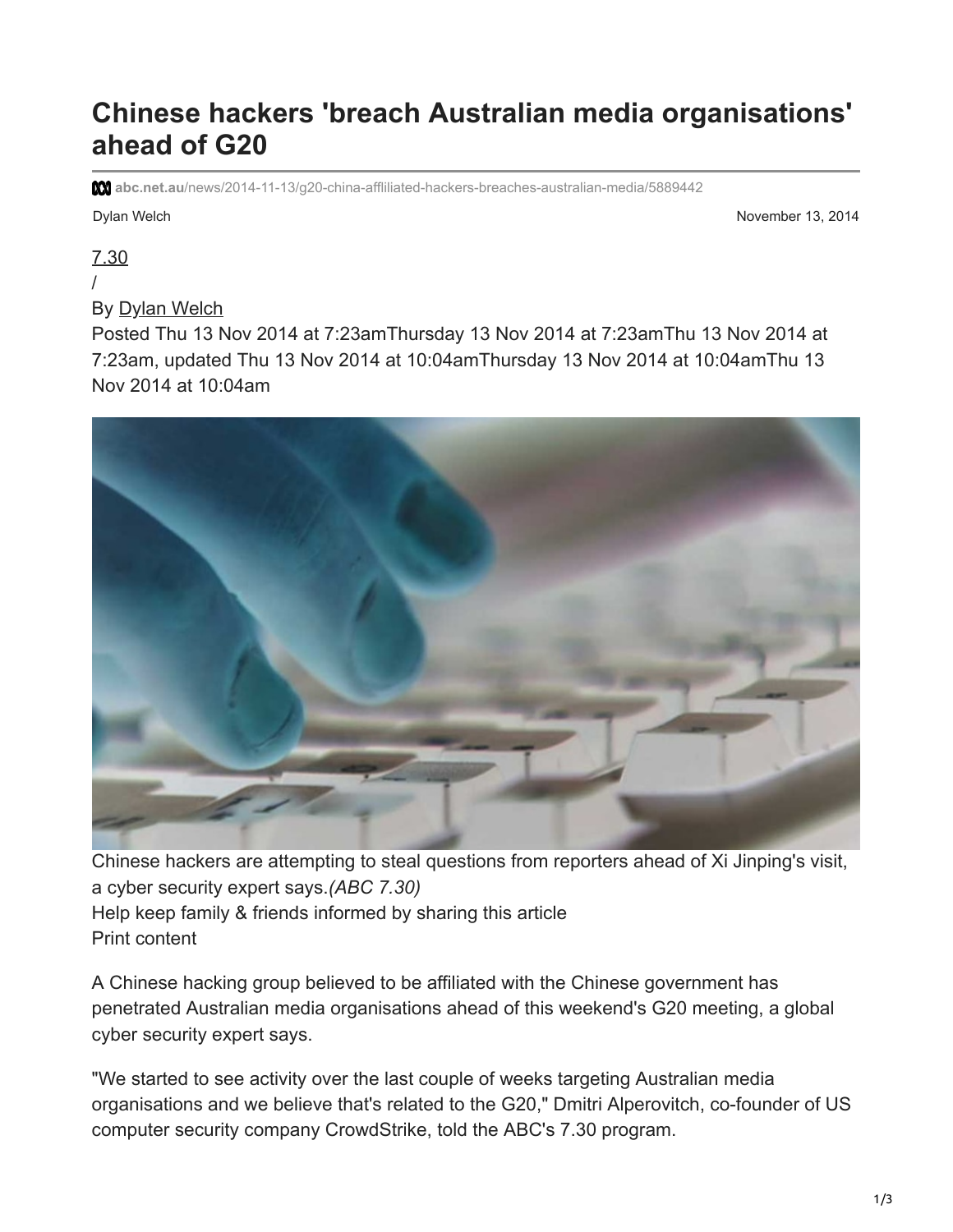CrowdStrike has named the group "Deep Panda".

It is the same group that was outed as sneaking into the networks of US foreign policy think tanks at the height of the Iraq crisis in the middle of the year.

"[They] typically go after very strategic interests for the Chinese government," he said.

## **Deep Panda and Vixen Panda**

Now Deep Panda is targeting Australian media organisations in an attempt to understand the domestic media climate when Chinese president Xi Jinping arrives.

Space to play or pause, M to mute, left and right arrows to seek, up and down arrows for volume.



Chinese hackers plan a hack attack for the G20*(Dylan Welch)* Mr Alperovitch said he could not name the media organisations targeted because of confidentiality reasons.

"[They're looking for] questions they can expect from Australian reporters, what type of coverage, positive or negative, they can expect to see," Mr Alperovitch said.

[They're looking for] questions they can expect from Australian reporters, what type of coverage, positive or negative, they can expect to see.

Mr Alperovitch also identified another Chinese-government-linked hacking group, which he said was responsible for attacks against commercial and government networks in Australia.

Called Vixen Panda, the group has a long track record in Australia.